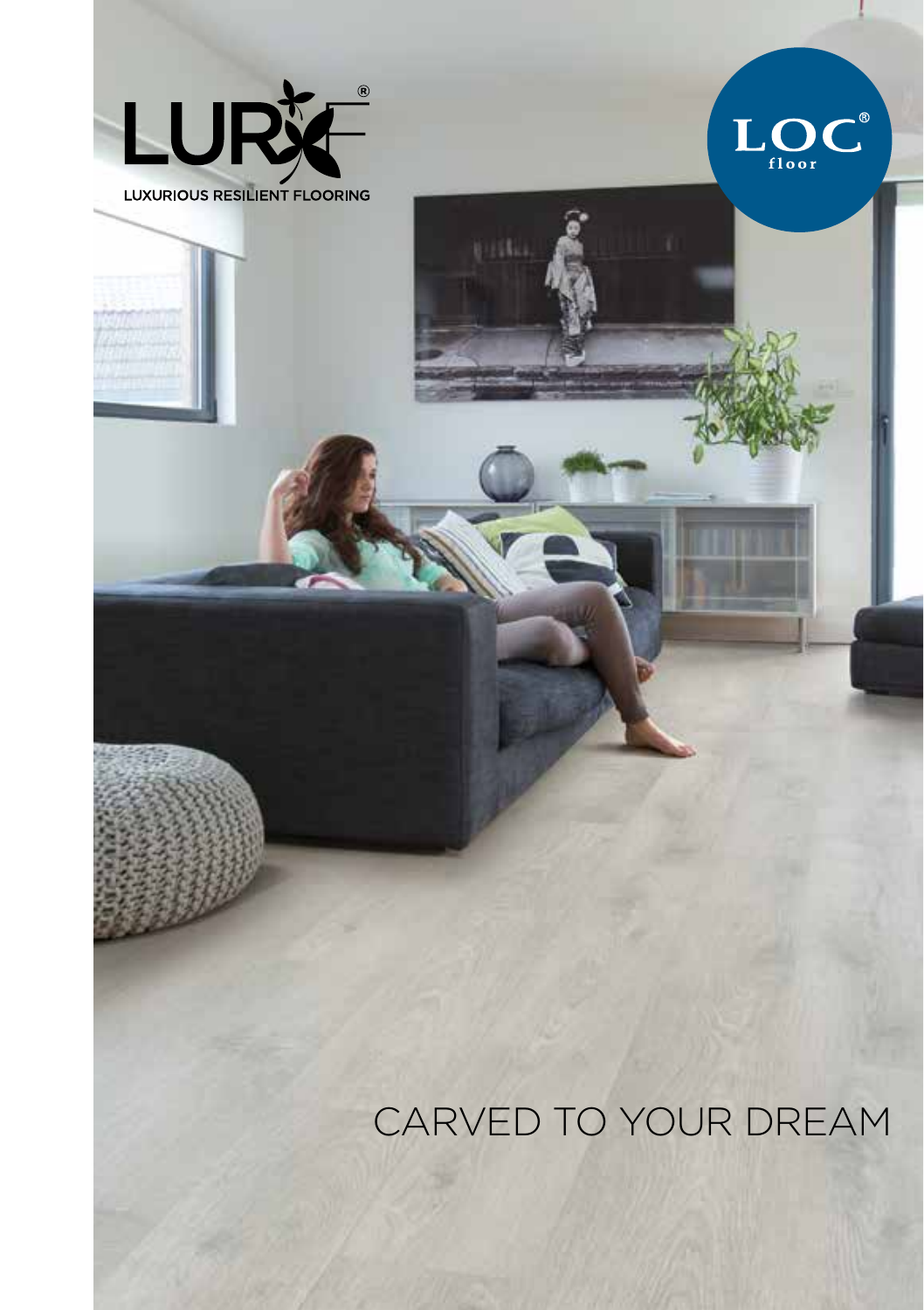LOC<sup>®</sup> Floor (Vinyl) is a delight to your eyes and feet. The flooring from Belgium possess the look and feel of nature, perfectly mimicking authentic real wood. Their soft and comfortable structure also makes it a joy to walk on, barefooted.

 $LOC^{\text{th}}$ 

Installed with Patented Uniclic system allows easy and fast installation whichever way you desire, without damaging the planks. With Uniclic, you won't need glue to achieve a solid floor. No drips, no mess. Easy maintenance and 100% waterproof feature makes it easy to keep your floors clean and safe from spills. LOC<sup>®</sup> Floor can easily endure the rough and tumble of everyday life, looking good even after years of use.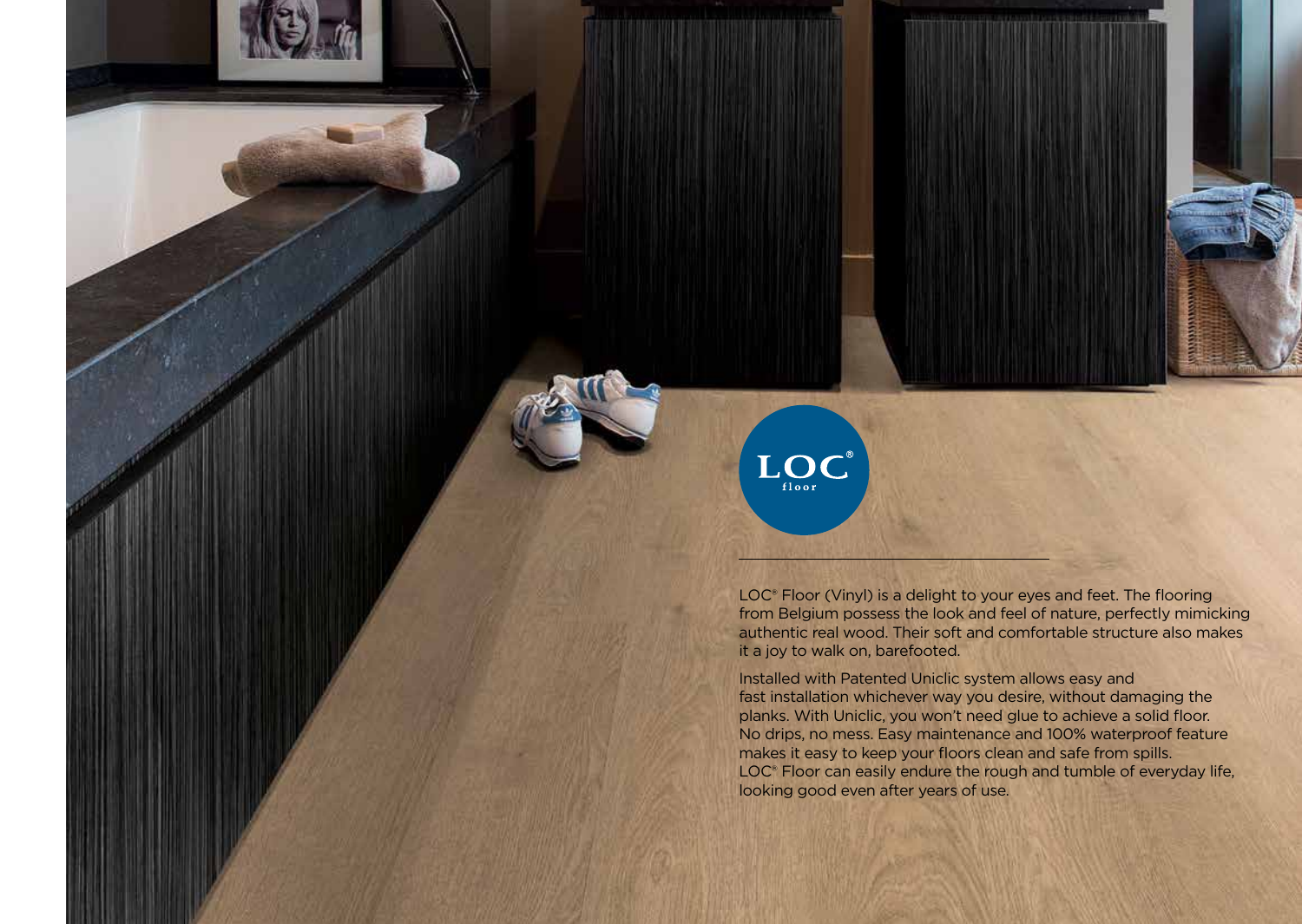

**LOCL40065** Royal Oak Natural Rustic



**LOCL40146** Royal Oak Light Grey



**LOCL40147** Elegant Oak Blond



**LOCL40148** Elegant Oak Light Brown



**LOCL40149** Elegant Oak Dark Brown



**LOCL40150** Kingston Oak Brown Grey



**LOCL40151** Royal Oak Natural Intense



**LOCL40153** Elegant Oak Greige



**LOCL40154** Kingston Oak Light Grey



**LOCL40155** Kingston Oak Brown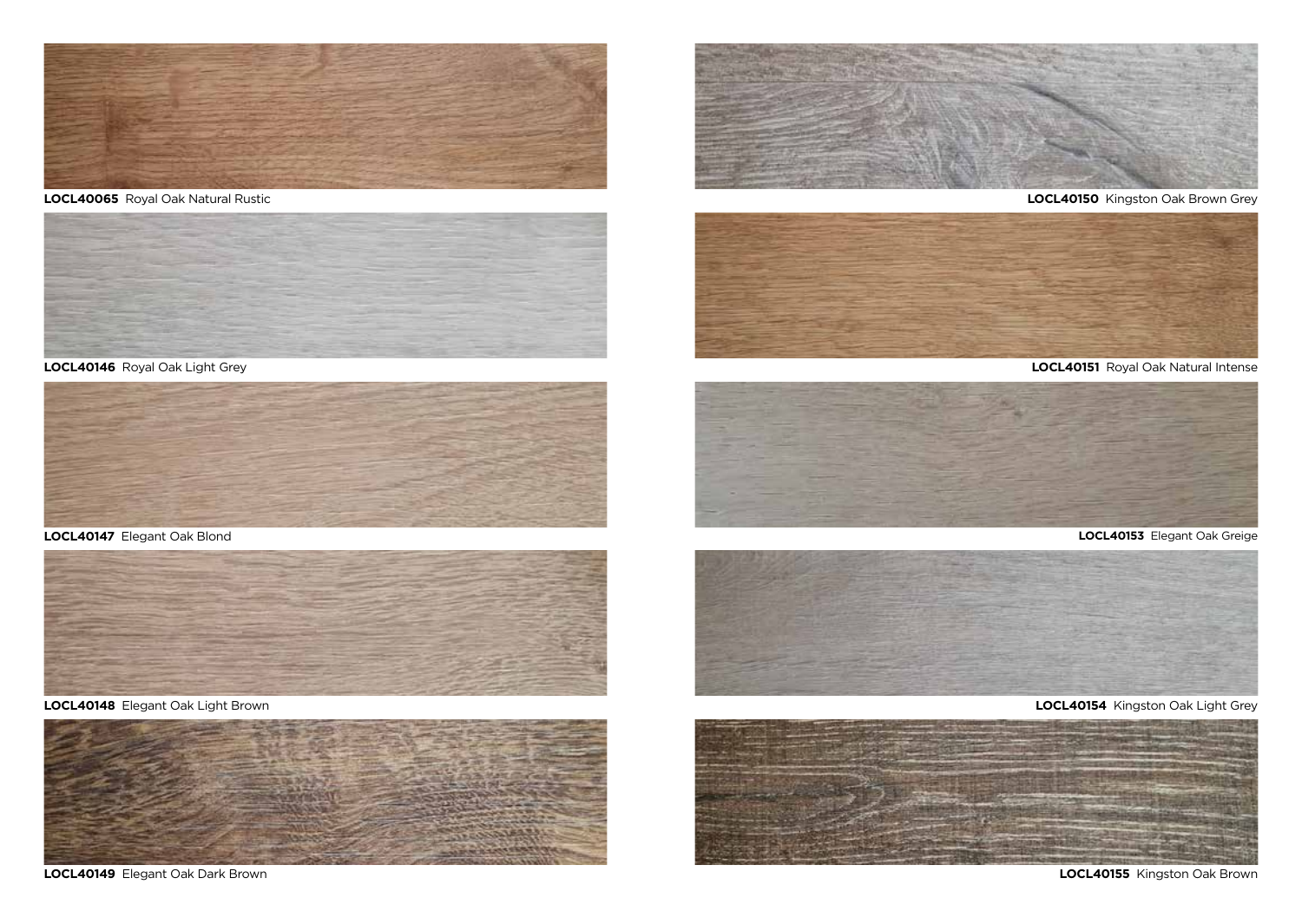



#### **PRODUCT WARRANTY**

Only applies to hidden defects in the flooring panels, i.e. materials or production defects including delamination, reduced resistance of wear layer and water resistance of panels.



#### **LIFETIME WORKMANSHIP WARRANTY**

Only applies to improper installations such as falling of skirting not caused by water damage, and joint sealant defects.

Warranties apply only to the first owner and the first installation of<br>the product and is non-transferrable. The person deemed to be the<br>first owner is the person stated as the buyer on the purchase invoice.

## **TECHNICAL DATA SHEET**

| Dimension (L x W)         |                | 1251 x 187 mm                                  |
|---------------------------|----------------|------------------------------------------------|
| <b>Total Thickness</b>    |                | $4.2 \text{ mm}$                               |
| Number of Panels per pack | ISO24346       | 9 Panels                                       |
| $m2$ per pack             |                | $2,105$ m <sup>2</sup>                         |
| Weight per pack           |                | ± 15,2 kg                                      |
| Finishing                 |                | PU Coating                                     |
| Tongue and groove         |                | Uniclic <sup>®</sup>                           |
| <b>Usage Class</b>        | EN 16511: 2014 | Class 32                                       |
| <b>CE</b>                 | EN 14041: 2018 | <b>DOP: LOV0502</b>                            |
| Warranty                  |                | 15 Years (Residential)<br>3 Years (Commercial) |
| Country of Origin         |                | Belgium                                        |
|                           |                |                                                |

### **GENERAL DATA**

|                                | <b>METHOD</b>                                   | <b>PARAMETERS</b> | <b>NORM REQUIREMENTS</b>          | <b>LOC VALUES</b>                 |
|--------------------------------|-------------------------------------------------|-------------------|-----------------------------------|-----------------------------------|
| <b>Wear Resistance</b>         | <b>EN13329 - Annex E</b>                        |                   | $\geq$ 1200 cycles                | OK                                |
| <b>Impact Resistance</b>       | <b>EN13329 - Annex E</b>                        |                   | $\geq$ 1200 mm                    | OK                                |
| Castor chairs                  | <b>EN425</b>                                    | 25000 cycles      | No delamination<br>no disturbance | OK                                |
| Displacement of furniture feet | <b>EN 424</b>                                   | Foot 0.1mm/32 kg  |                                   | No visible damage                 |
| Residual indentation           | EN ISO 24343-1                                  |                   | $\leq$ 0,1mm                      | OK                                |
| Resistance against staining    | EN 438-2                                        |                   |                                   | grade 5                           |
| Dimensional stability          | <b>ISO 23999</b>                                | 6hrs at 80°C      | < 0.25%                           | < 0.15%                           |
| <b>Fire Classification</b>     | EN 13501-1                                      |                   |                                   | Bfl-s1                            |
| UV Resistance                  | <b>ISO 105 B02</b>                              | Blue reference.   | Class > 6                         | OK                                |
| Slip resistance                | EN 13893<br>DIN 51130: 2014<br><b>ENV 12633</b> |                   | <b>USRV</b>                       | <b>DS</b><br><b>R9</b><br>Class 1 |
| Thermal resistance             | <b>EN 12667</b>                                 | Without underlay  |                                   | 0,015 $m^2 K/W$                   |

### **ENVIRONMENT & CERTIFICATES**

| <b>AFFSET</b>         |                                                                                            |                                                               | $A+$                                    |
|-----------------------|--------------------------------------------------------------------------------------------|---------------------------------------------------------------|-----------------------------------------|
| Formaldehyde emission | EN 14041: 2018                                                                             | No Added<br>formaldehyde in<br>production                     | <detection limit<="" td=""></detection> |
| TVOC 28days           | ISO16000 part 9-6                                                                          | AgBB requirement<br>after 28days<br>$<$ 1000µg/m <sup>3</sup> | $<$ 100µg/m <sup>3</sup>                |
| Content               | Heavy metals +<br>lead/cadmium                                                             |                                                               | NOT present                             |
| DANGEROUS SUBSTANCES  | Carcinogenic,<br>mutagenic or reprotoxic<br>substances class 1A and<br>1B (candidate list) |                                                               | NOT present                             |